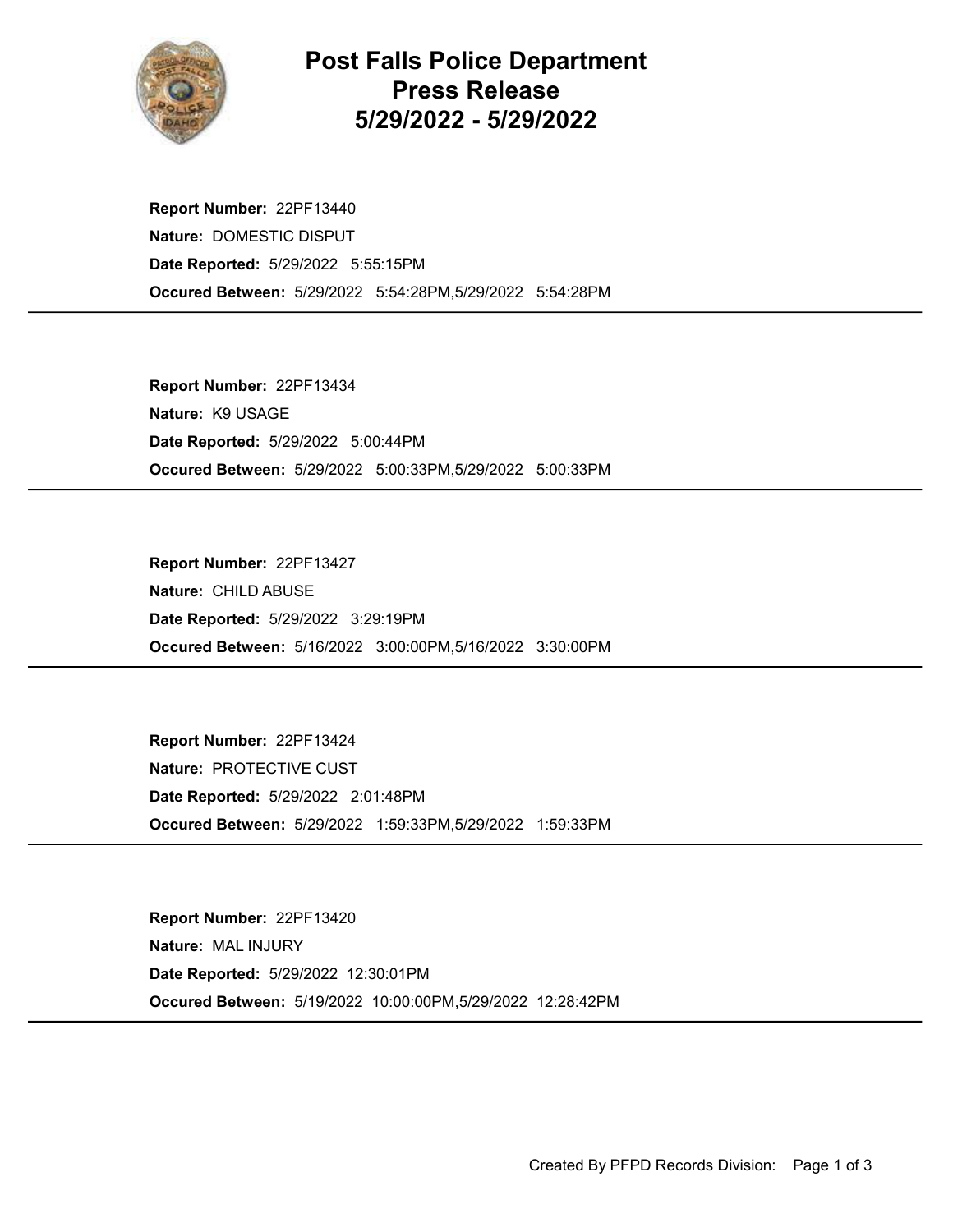Occured Between: 5/28/2022 1:00:00PM,5/29/2022 12:25:55PM Report Number: 22PF13419 Nature: MAL INJURY Date Reported: 5/29/2022 12:28:45PM

Occured Between: 5/29/2022 12:11:27PM,5/29/2022 12:11:28PM Report Number: 22PF13418 Nature: RAPE Date Reported: 5/29/2022 12:16:24PM

Occured Between: 5/29/2022 11:20:46AM,5/29/2022 11:20:47AM Report Number: 22PF13415 Nature: DOMESTIC DISPUT Date Reported: 5/29/2022 11:21:45AM

Occured Between: 5/29/2022 10:12:16AM,5/29/2022 10:12:18AM Report Number: 22PF13409 Nature: ACCIDENT INJURY Date Reported: 5/29/2022 10:12:49AM

Occured Between: 5/29/2022 6:42:45AM,5/29/2022 9:07:03AM Report Number: 22PF13396 Nature: INFORMATION Date Reported: 5/29/2022 6:43:38AM

Occured Between: 5/29/2022 6:09:45AM,5/29/2022 6:09:45AM Report Number: 22PF13395 Nature: DOMESTIC DISPUT Date Reported: 5/29/2022 6:10:19AM